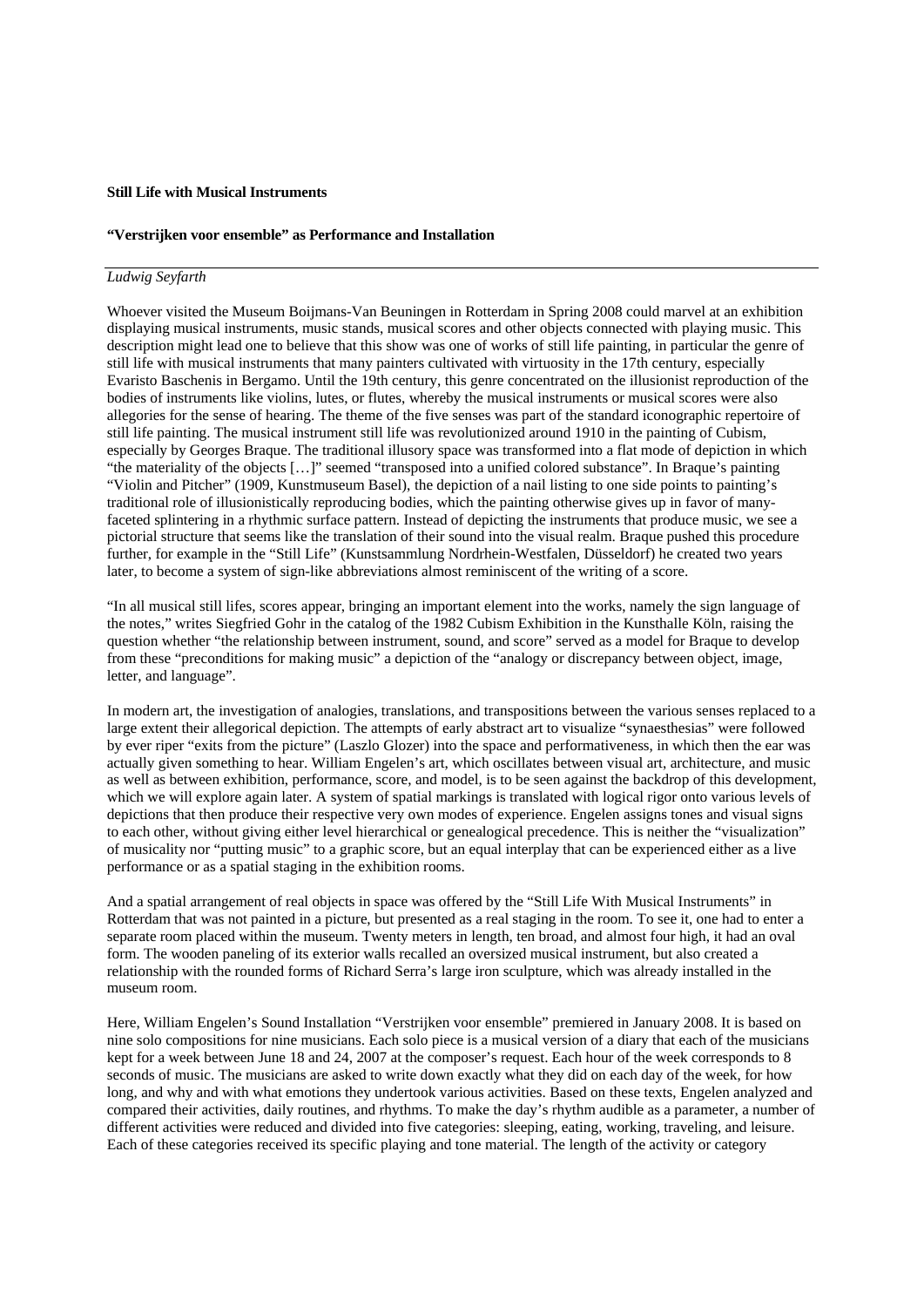determined the length in the composition, the emotion accompanying the activity influenced how it was played. The compositions were recorded individually in the studio with the respective musicians.

During the exhibition in Rotterdam there were two live performances, whereby on opening day four versions were heard in various ensembles. Each musician thereby played the course of his day, without taking the playing of the others into consideration. But this did not lead to a cacophony; rather, an astonishingly self-evident, easily absorbed, and almost harmonious overall impression resulted. On the wall hung the graphic score of the composition, following from left to right the sequence of the week "put to music". But Engelen's scores not only serve the musicians as a basis for their performance; at the same time they are drawings to be perceived on their own account and in which a broad spectrum of graphic means of expression is developed. On the one hand, they correspond to the criteria with which Peter Frank defined the term "score". A score is "an unmoved, (usually, but not necessarily) twodimensional object whose task is to stimulate and order the production of sound", and, unlike a register of sound phenomena or a diagram of physical processes, the score is there first, "as a depiction of the composer's intention and not of a prior performance". The scores can be "read along" during the performance, but they are also independent of the music that is created on their basis; they can be read out of the boundary area between depiction and script that, since the notation-like abbreviations in Braque's Cubistic paintings, artists have investigated again and again. The spectrum ranges from Paul Klee's "Pedagogical Sketchbook" through Cy Twombly to the autonomous symbol language of Matt Mullican; with them, the draftsmanlike quality or what is written out of the motion of the hand recedes in favor of clearly fixed pictograms.

Engelen's score drawings hang from the wall. On the one hand, their horizontal bands can be read as expansive scores and, on the other hand, almost like a mural, like "ILD", which he permanently installed at the Anne Frank Gymnasium in Rheinau. Their independent character as drawings emerged more clearly outside of the concerts during the museum's normal opening hours. The studio recordings of the individual musicians were now played at the same time, whereby each instrument could be heard alone on its own loudspeaker. The loudspeakers were set up in the room in accordance with the positions of the musicians, resulting in a tonal image that corresponded as closely as possible to the impression one would have at a live concert. The instruments, chairs, and music stands used by the musicians were a part of the lastingly traversable installation within the concert room that William Engelen designed especially for this composition.

If one calls "Verstrijken voor ensemble" an installation, one must note the "fine line between an installation of art and installation art", a differentiation that has always been observable since the rise of the term "installation" in the 1960s, which Claire Bishop's "Critical History" of "Installation Art" (published in 2005) points out right in its introduction. Is Engelen's arrangement merely the "installation" of various works in an exhibition room or, going beyond the possibility of physically entering the spatial ensemble, is there an inner consistency present "that insists that you regard this as a singular totality? Installation art therefore differs from traditional media (sculpture, painting, photography, video) in that it addresses the viewer directly as a literal presence in the space. Rather than imagining the viewer as a pair of disembodied eyes that survey the work from a distance, installation art presupposes an embodied viewer whose senses of touch, smell and sound are as heightened as their sense of vision." Bishop briefly traces the already almost canonical story of the intentional conception, tied to installation art, of physically experiencable spaces. It stretches from El Lissitzky, Schwitters, and Duchamp through the Environments and Happenings of the late 1950s and the minimalist sculpture of the 1960s to the rise of real Installation Art in the 1970s and 1980s and usually ends with the apotheosis of institutionally sanctioned large-scale installations that fill whole museums like the Guggenheim in New York or the Turbine Hall of the Tate Modern.

With an art of marking spatial relationships and sensory data, Engelen stands over against the strategy of overwhelming the senses, with which Olafur Eliasson, for example, has great successes today. Instead of following today's installation art's tendency to ever more bombastic formats, Engelen's spatial concepts lead, on the one hand, back to the precise notations of Cubistic musical still lifes and, on the other hand, they make the traversable room seem like a three-dimensional picture. The concert hall, abandoned by the musicians and the audience, thus recalls the restaging of real spaces, like those of a driving school, a supermarket, a television studio, or a composer's death room, as the Belgian artist Guillaume Bijl has set them up since 1979 in galleries and museums. But, unlike the concert hall set up by William Engelen, Bijl's rooms have no practical use, and the critical point, which aims simultaneously against the commercialization of societal life and against turning culture into a museum, lies in eliciting the active participation of the recipients.

Pushed Out of Reality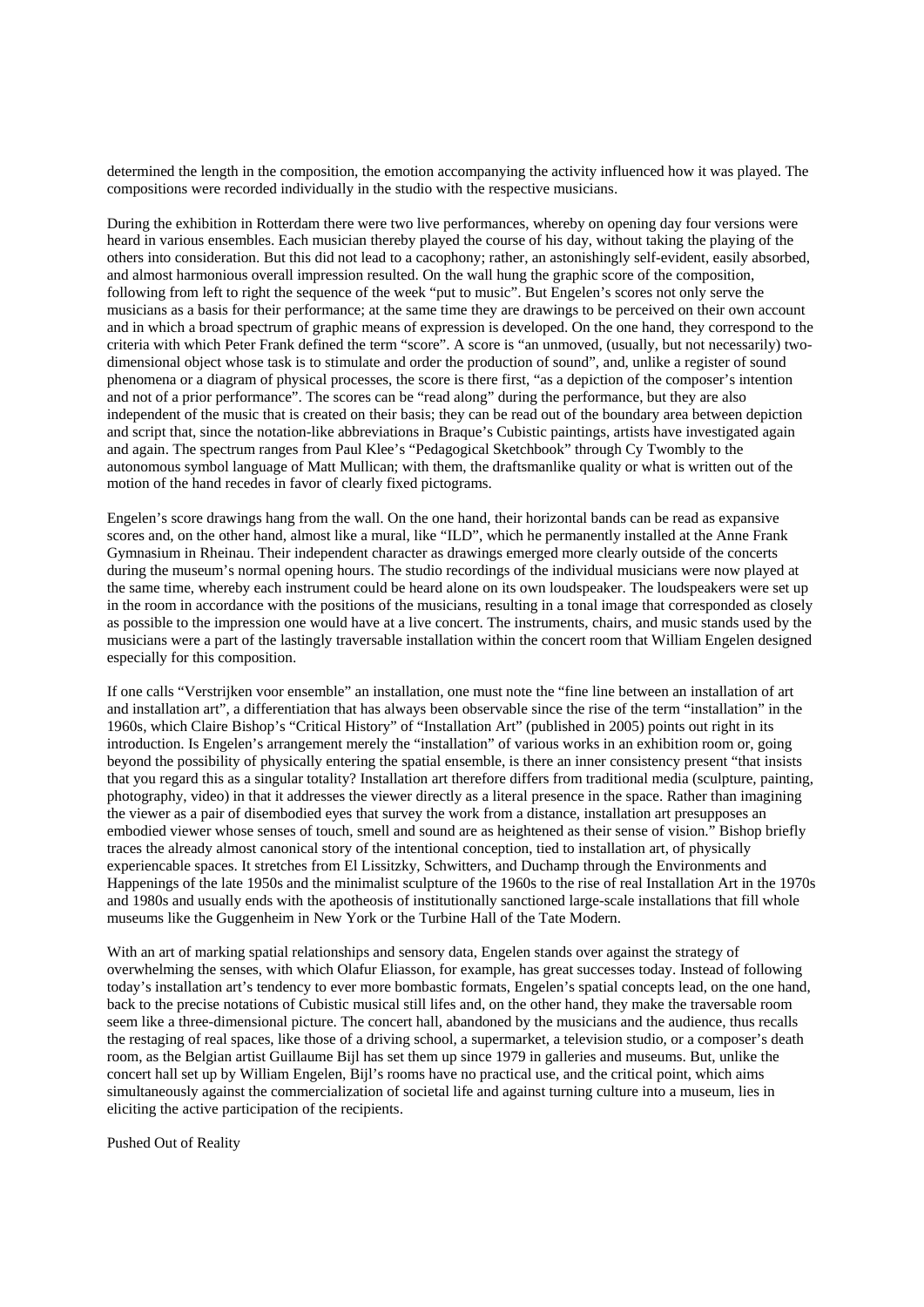With William Engelen, not only the room, but also the performance of a concert seems as if lifted out of the accustomed social context and pushed into another; Joachim Krausse found the fitting formulation for this, calling Engelen's art the "performance of spaces" as early as 2003. The performance room of "Verstrijken voor Ensemble" set up in the museum is a spatial "installation" that displays outward similarities to an ordinary concert hall, but a concert performed in the exhibition is fundamentally subject to parameters of perception that differ from a concert series of New Music, for instance. The actions of the musicians seem to be a site-related performance beyond their instrument playing, and the experiential background with which the listeners/viewers must set their perceptions in relation is based on the tradition of staged live events in visual art. The elementary difference between experiencing a concert and a performance lies in the many actions by John Cage or the early Fluxus activities of Nam June Paik or George Brecht. Perception is directed less toward the performed music than toward the framework conditions, which Cage made programmatically clear with the unplayed piano in "4:33". The ever further pushed penetration of space and performance in the exploration of the boundary area between the visual, the scenic, and the musical leads in the most various forms further, which was prepared in the pictorial notation of the Cubistic musical still life as a score. William Engelen bundles many aspects of this development once again, as if thereby again turning around the process that the Canadian musicologist Murray Schafer described in the 1970s, namely that "the habit of notation of music […] made possible many ideas and forms of Western music […] that were adopted by the visual artists and architecture". With Engelen, namely, almost the exact opposite occurs in that he has musical events take place that he subjects to forms of staging and perceptual parameters that come from the visual arts.

A hundred years ago, the Cubists subsumed the forms of objects in scores, so to speak, and thereby "translated" musical spaces as if into visual ones. With William Engelen, such convictions have become a highly complex interplay in which also very simple events of everyday life become the basis for scores that can be performed. And so, in a directly experiencable way, Engelen's art confirms the fact of societal life, also formulated by scientific observers, that to a certain degree social spaces are always also stages upon which people perform their roles. Life is a performance, and when the performance is over, the instruments are strewn about without being played – like in a still life, and the immobility of the still life always pointed to the vanitas idea: that the curtain of life ineluctably falls someday. The most famous curtain of art history is still the one that the ancient painter Parrhasios depicted with such virtuosity that even his colleague Zeuxis was deceived and wanted to push it aside. Parrhasios' curtain was part of the fixed repertoire of the optical illusionary trompe-l'oeil still life; with his illusionistically painted nail, Braque reminded us of this, but had something else in mind. In his examinations of the relationship between painting and music, Werner Hofmann writes that if one wants to "relate them to each other well-foundedly", one must "work out the model character of their structures. Only therein are they comparable to each other." This insight, gained through Kandinsky, Cubism, and the music of the Vienna School, could be applied to William Engelen's oeuvre now coming into being almost half a century later, if one more or less struck out "painting" and entered in instead drawing, graphic art, architecture, performance, installation, and other things, which play a role in Engelen's complex investigations of models, structures, transpositions, and translations. Every attempt to pin down his art's identity, to put it into a pigeonhole bearing a label naming what "is" inside, will always fail, like the hare's pursuit of the tortoise. But there are many entrances one can use without knowing in advance precisely where they go. And the door we have taken is called "Still Life With Musical Instruments".

1

Siegfried Gohr, Figur und Stilleben in der kubistischen Malerei von -Picasso und Braque, in: Kubismus. Künstler – Themen – Werke – 1907–1920, Ausst. Kat. Josef-Haubrich-Kunsthalle Köln 1982, S. 105–118, hier S. 112 2 Ebd., alle Zitate S. 113

3

Peter Frank, Visuelle Partituren in: Karin von Mauer (Hg.), Der Klang der Bilder. Die Musik in der Kunst des 20. Jahrhunderts, Ausst. Kat. Staatsgalerie Stuttgart, München 1985, S. 444–449, hier S. 444

4 Claire Bishop, Installation Art. A Critical History, London/New York 2005, S. 6

5 Ebd.

6

Vgl. Ludwig Seyfarth, Wirkliche Beteiligung ausgeschlossen. Zur Aktualität und kunsthistorischen Rezeption von Guillaume Bijls Werk, in: Guillaume Bijl, Installatios & Compositions, Ausst. Kat. S.M.A.K. Gent, Köln 2008, S. 353–356

7

Siehe Krausses Beitrag in: William Engelen – Partitur, Ausst. Kat. NAK -Aachen, Frankfurt a. M. 2003, S. 83–87 8

Murray Schafer, Klang und Krach. Eine Kulturgeschichte des Hörens, Frank-furt/M 1988, S. 164